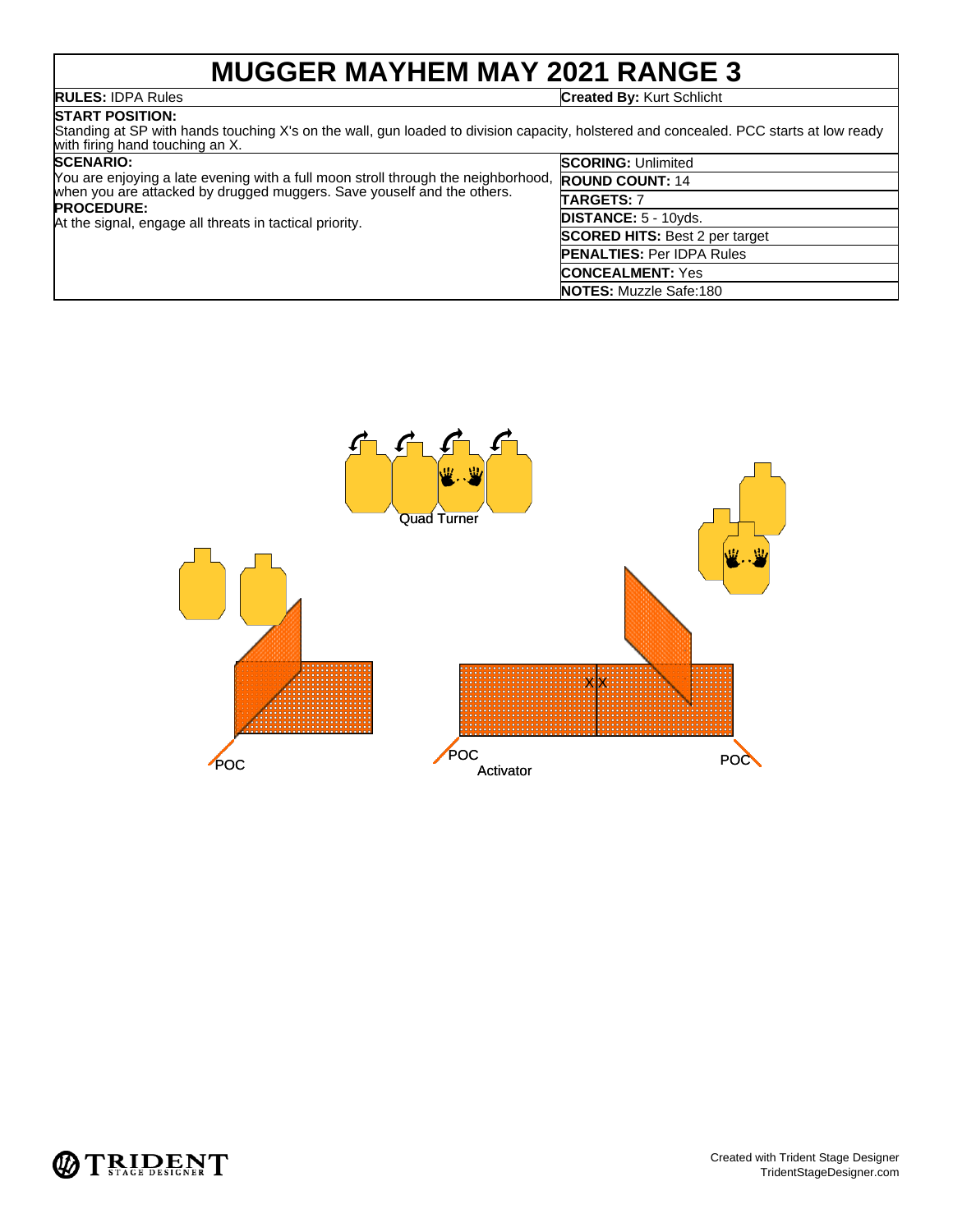## **BACK UP-DONT SUCK MAY 2021 RANGE 7**

## **START POSITION:**

**RULES:** IDPA Rules **Created By:** Kurt Schlicht

### Standing at SP (anywhere behind the forward fault line), hands above shoulders, gun loaded to division capacity, holstered, and concealed. PCC starts at low ready with firing hand above shoulders.

### **SCENARIO:**

You are almost to your truck when you are confronted and threatend by a gang of armed gang members. Save yourself and the other innocent bystanders. **PROCEDURE:** At the signal, engage all threats in tactical priority, activating moving targets while moving to positions of cover.



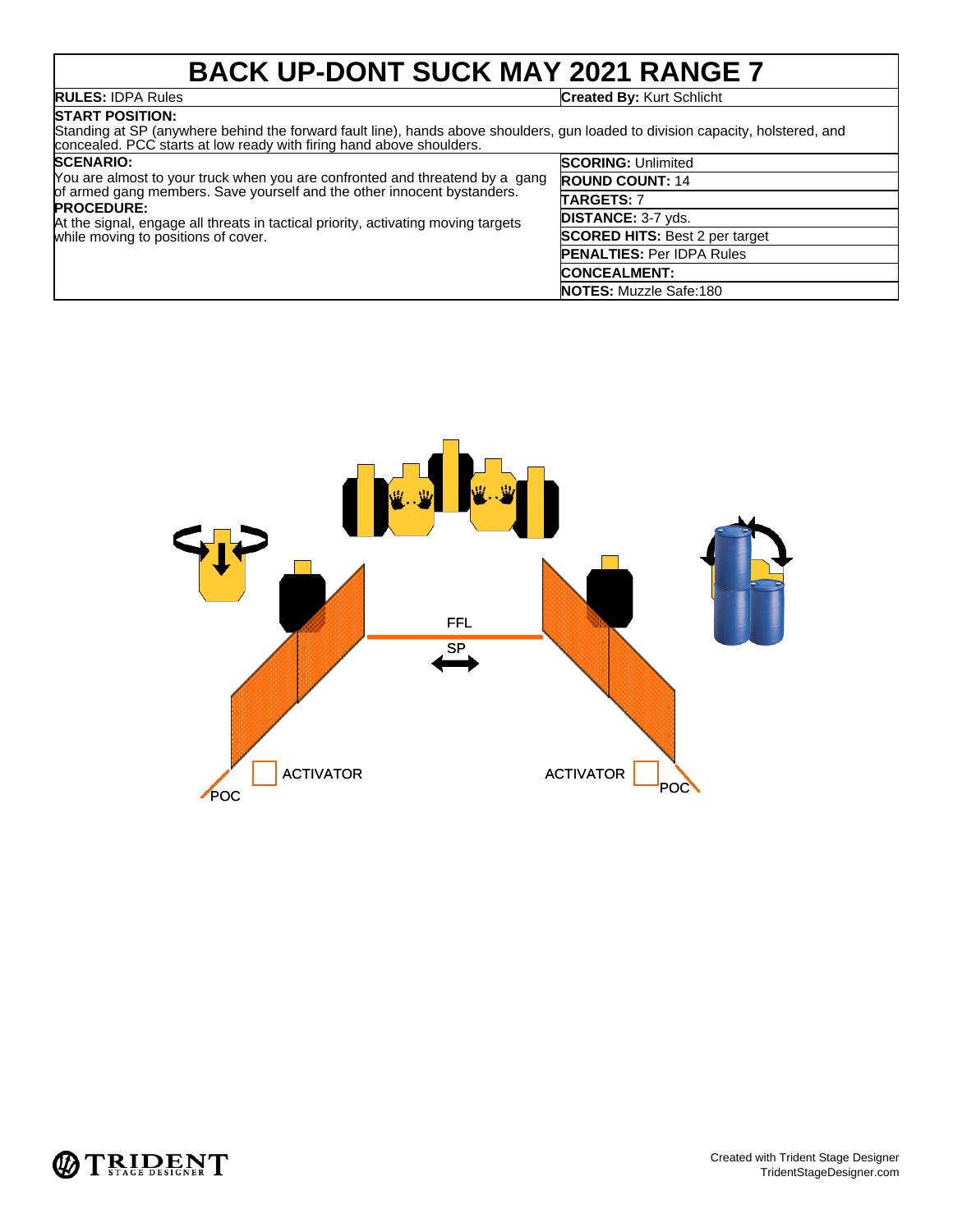# **GRILL DRILL MAY 2021 RANGE 1**

| <b>RULES: IDPA Rules</b> | <b>Created By: Kurt Schlicht</b> |
|--------------------------|----------------------------------|
|                          |                                  |

| <b>START POSITION:</b><br>Standing at SP hands relaxed at sides, gun loaded to division capacity, holstered, and concealed. PCC starts at low ready.                                                                                                                                                                              |                                       |  |
|-----------------------------------------------------------------------------------------------------------------------------------------------------------------------------------------------------------------------------------------------------------------------------------------------------------------------------------|---------------------------------------|--|
| <b>SCENARIO:</b><br>You are peacefully cooking up the fresh fish that you caught earlier, the<br>tantalizing aroma has attrracted some armed uninvited quests intent on stealing<br>your fish and hanging you out to dry. Nobody steals your fish!<br><b>PROCEDURE:</b><br>At the signal, engage all threats in tactical priority | <b>SCORING: Unlimited</b>             |  |
|                                                                                                                                                                                                                                                                                                                                   | <b>ROUND COUNT: 14</b>                |  |
|                                                                                                                                                                                                                                                                                                                                   | <b>TARGETS: 7</b>                     |  |
|                                                                                                                                                                                                                                                                                                                                   | <b>DISTANCE: 10 - 25yds</b>           |  |
|                                                                                                                                                                                                                                                                                                                                   | <b>SCORED HITS: Best 2 per target</b> |  |
|                                                                                                                                                                                                                                                                                                                                   | <b>PENALTIES: Per IDPA Rules</b>      |  |
|                                                                                                                                                                                                                                                                                                                                   | <b>CONCEALMENT: Yes</b>               |  |
|                                                                                                                                                                                                                                                                                                                                   | <b>NOTES:</b> Muzzle Safe:180         |  |



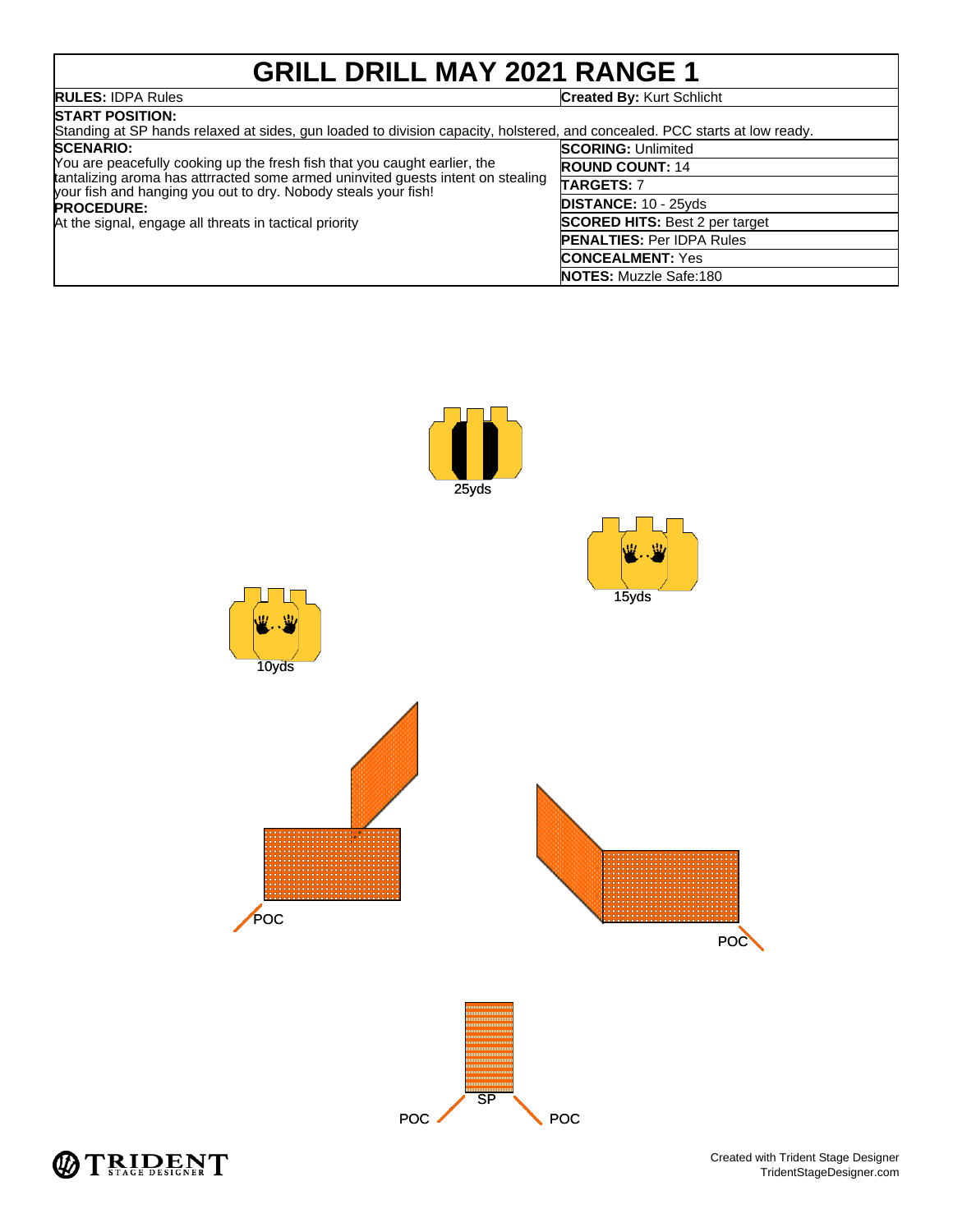# **ROADBLOCK MAY 2021 RANGE 6**

**RULES:** IDPA Rules **Created By:** Kurt Schlicht

## **START POSITION:**

Seated inside the vehicle, hands at 10 & 2 on the wheel, gun holstered, and loaded to division capacity. PCC starts with rifle on the rack, muzzle pointed down range.

### **SCENARIO:**

| <b>SCENARIO:</b>                                                                                                                            | <b>SCORING: Unlimited</b>                               |
|---------------------------------------------------------------------------------------------------------------------------------------------|---------------------------------------------------------|
| You are on your way to the gun shop to pick up a new toy when you are                                                                       | <b>ROUND COUNT: 14</b>                                  |
| forcefully stopped by armed and dangerous thugs blocking the road. Defend<br>vourself.                                                      | <b>TARGETS: 8</b>                                       |
| <b>PROCEDURE:</b>                                                                                                                           | <b>DISTANCE: 5 - 15yds</b>                              |
| At the signal, engage all visible threats in tactical priority from inside the vehicle,<br>remaining threats in tactical priority from POC. | <b>SCORED HITS:</b> Best 2 per target, steel must fall. |
|                                                                                                                                             | <b>PENALTIES: Per IDPA Rules</b>                        |
|                                                                                                                                             | <b>CONCEALMENT: No</b>                                  |
|                                                                                                                                             | <b>NOTES:</b> Muzzle Safe:180                           |



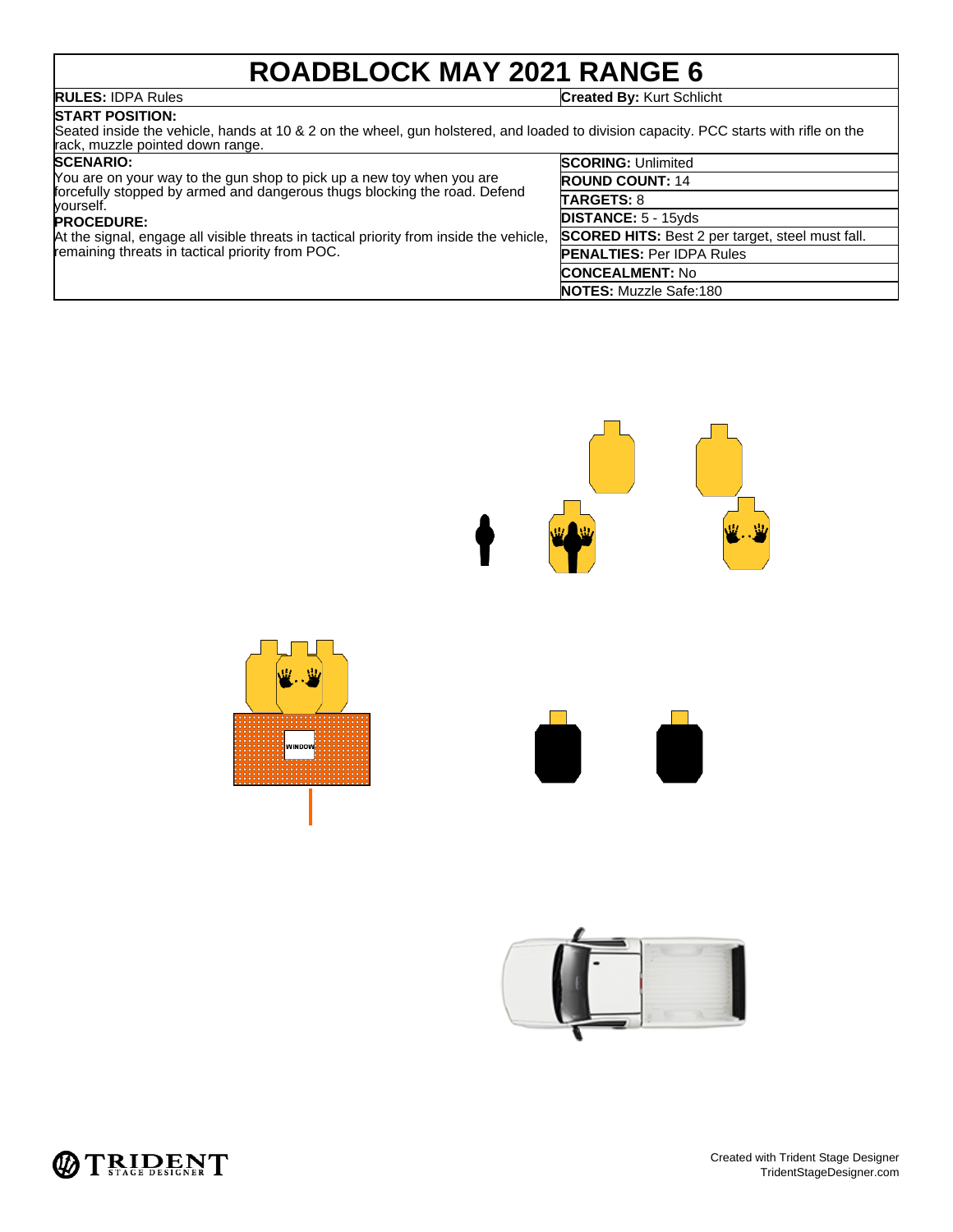# **TITEGROUP MAY 2021 RANGE 2**

**RULES:** IDPA Rules **Created By:** Kurt Schlicht

## **START POSITION:**

Standing at SP facing up range, hands relaxed at sides, gun loaded to division capacity, holstered, and concealed. PCC starts facing down range at low ready.

### **SCENARIO:**

| While attending a free concert in the park, a gang decides to cause harm to           | <b>ROUNI</b> |
|---------------------------------------------------------------------------------------|--------------|
| everone there. Save the day.<br><b>PROCEDURE:</b>                                     | <b>TARGE</b> |
| At the signal, turn, draw, and engage all threats in tactical priority, while staying | <b>DISTA</b> |
| within the fault lines. All targets are cosidered equal distance.                     | <b>SCORE</b> |
|                                                                                       | <b>PENAL</b> |

| <b>SCORING: Unlimited</b>             |
|---------------------------------------|
| <b>ROUND COUNT: 14</b>                |
| <b>TARGETS: 7</b>                     |
| <b>IDISTANCE: 10 YDS.</b>             |
| <b>SCORED HITS: Best 2 per target</b> |
| <b>PENALTIES: Per IDPA Rules</b>      |
| <b>CONCEALMENT: Yes</b>               |
| <b>NOTES:</b> Muzzle Safe:180         |







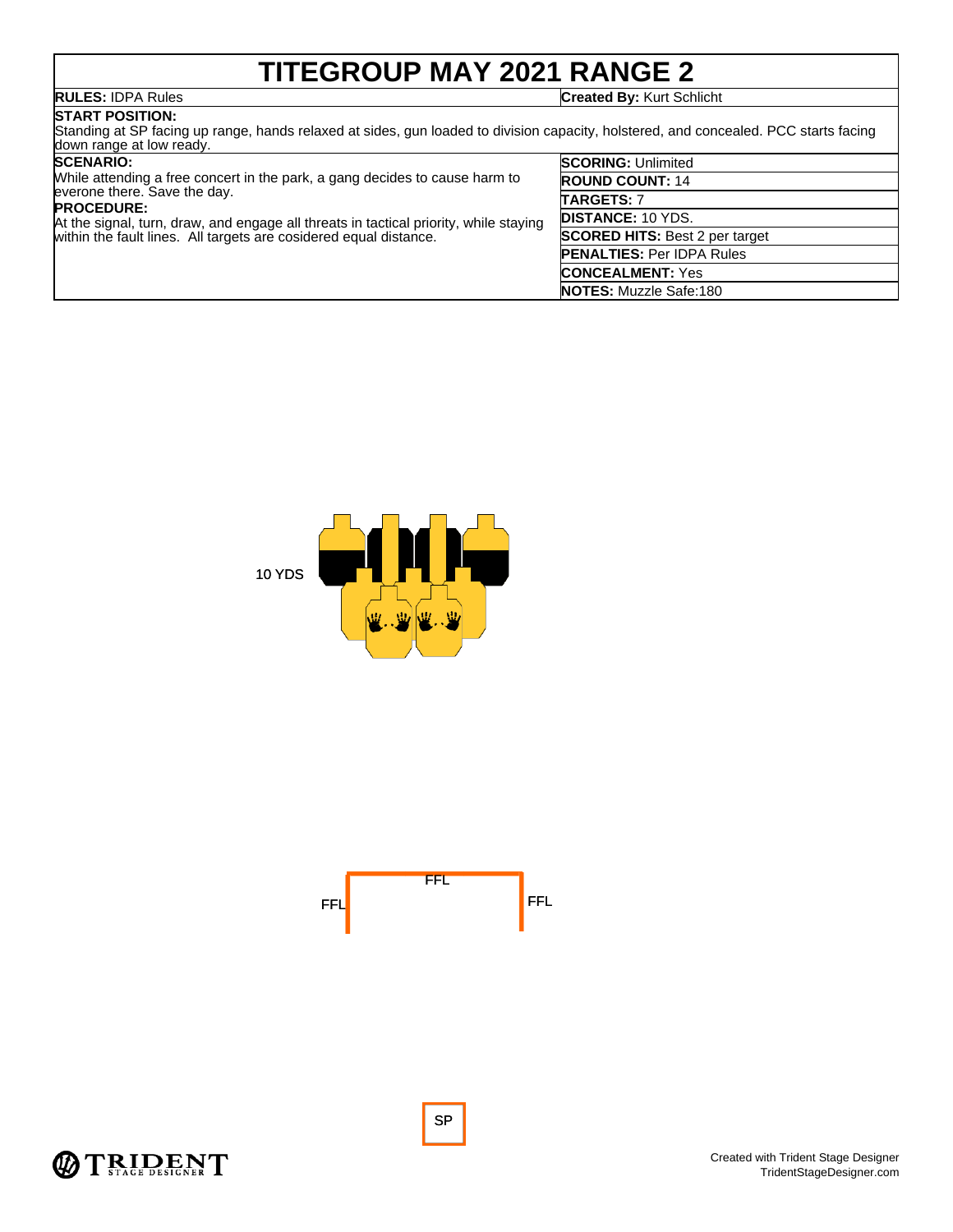## **MARYS MOBS MAY 2021 RANGE 4**

**RULES:** IDPA Rules **Created By:** Kurt Schlicht

**START POSITION:** Seated at table, gun loaded to division capacity, holstered, and concealed, hands flat on the table. PCC starts with rifle on the table, muzzle pointing directly down range, hands on knees. **SCORING:** Unlimited

## **SCENARIO:**

| You are enjoying a quiet lunch at Mary's Place when a hungry dangerous mob                                                                                                               | <b>ROUND COUNT: 14</b>                |
|------------------------------------------------------------------------------------------------------------------------------------------------------------------------------------------|---------------------------------------|
| invades. Take action. Unfortunately, you are wounded during the battle.<br><b>PROCEDURE:</b>                                                                                             | <b>TARGETS: 7</b>                     |
| At the signal engage T1 & T2 while remaining seated, engage all other threats in<br>tactical priority. Threats at the last position of cover are to be engaged with<br>strong hand only. | <b>DISTANCE: 3-7 yds.</b>             |
|                                                                                                                                                                                          | <b>SCORED HITS: Best 2 per target</b> |
|                                                                                                                                                                                          | <b>PENALTIES: Per IDPA Rules</b>      |
|                                                                                                                                                                                          | <b>CONCEALMENT: Yes</b>               |
|                                                                                                                                                                                          | <b>NOTES: Muzzle Safe:180</b>         |